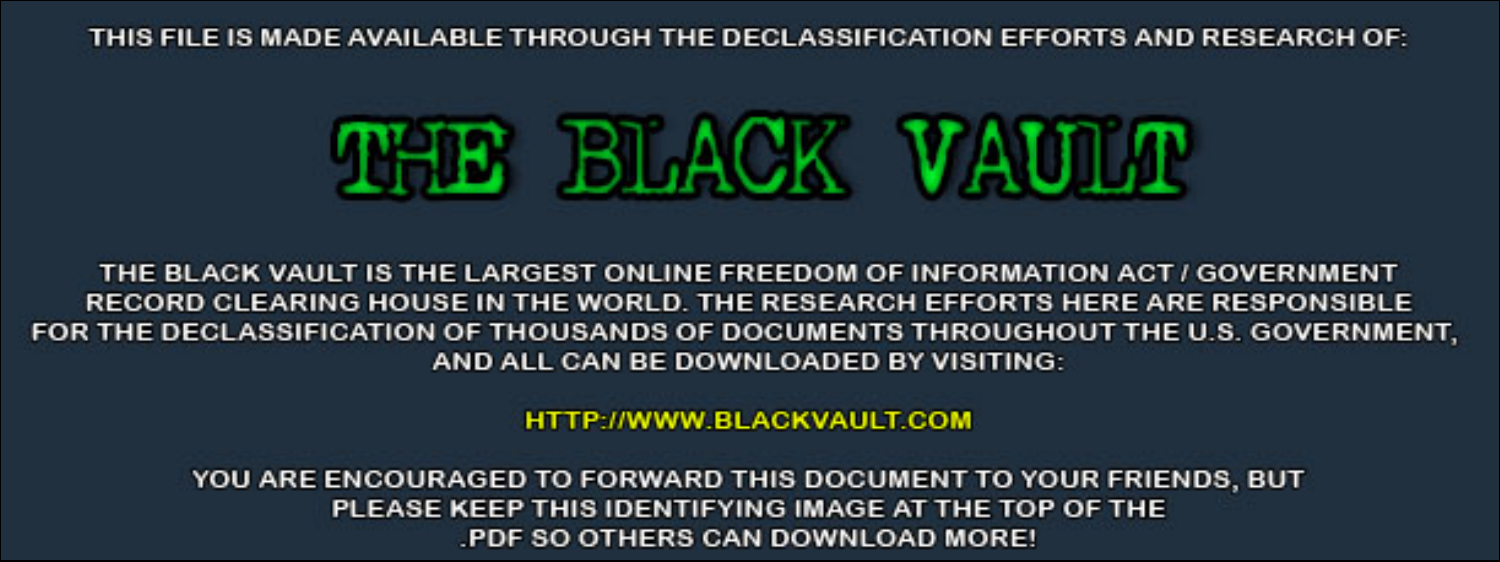## **(U)Cryptologic Almanac 50th Anniversary Series**

## **(U)Be.trayers of the Trust: Joseph Sidney Petersen**

 $(U)$  This is the first of three articles that will be appearing throughout the year concerning employees of the National Security Agency who, for one reason or another, betrayed their trust before 1965. Of the four people discussed, only one was arrested, tried, convicted, sentenced, and imprisoned. That one was Joseph Sidney Petersen

(U/fFOUO) Joseph Sidney Petersen was born in New Orleans in 1914. He attended Loyola and St. Louis Universities, receiving an M.S. degree, specializing in physics, mathematics, and chemistry. In 1941, as a result of taking an Army correspondence course in cryptanalysis, he was offered a civilian position by the Signal Intelligence Service (SIS), the predecessor of the Army Security Agency (ASA). He worked initially on the Japanese diplomatic problem until 1943, when he transferred to the Japanese army problem.

(b)(3)-50 usc 403 (TS//SI) After 1945, Petersen served as a machine consultant on several cryptanalytic (b)(3)-P.L. 86-36 problems, initially as liaison with IBM in all areas of ASA. From 1946 on, he was a research analyst with access to

In late <sup>1954</sup> he was L...---:-\_-:--\_\_--:---:---:--\_----:: "':":""":=---=- ""':""":"\_----:::\_=\_' assigned as a technical consultant on all Far Eastern problems. He was serving in that capacity when security investigations caused his removal from NSA.

 $(b)$  (6)

<del>(U//FOUO)</del> Security's attention was first directed toward Petersen in September 1953 as a result of allegations **IThe information obtained was minute, fragmentary,** and consisted of unconfirmed allegations. At this point, the decision was made to call the FBI into the case. Further information obtained was still fragmentary and confusing but created enough suspicion to bring on a full-dress security investigation.  $\binom{(b)(1)}{(b)(3)-50 \text{ USC }403}$ 

 $(b)$   $(1)$ . (b) (7) (C) (b)(3)-18 usc 798  $(b)(3) - P.L.86-36$ 

(b)(1)

**TES//SI**) The most important items which emerged from the investigation were that Petersen had made references to having in his in his possession at home, that he was frequently associating with this association appeared to be  $\frac{1}{2}$  at the Netherlands Legation, and that this association appeared to be semiclandestine. An interview with a former roommate of Petersen confirmed his association with the Dutch. The roommate had been present when  ${\bf b}$  brought  ${\bf c}$  is  $(1)$ COMINT material to the apartment for Petersen to study.

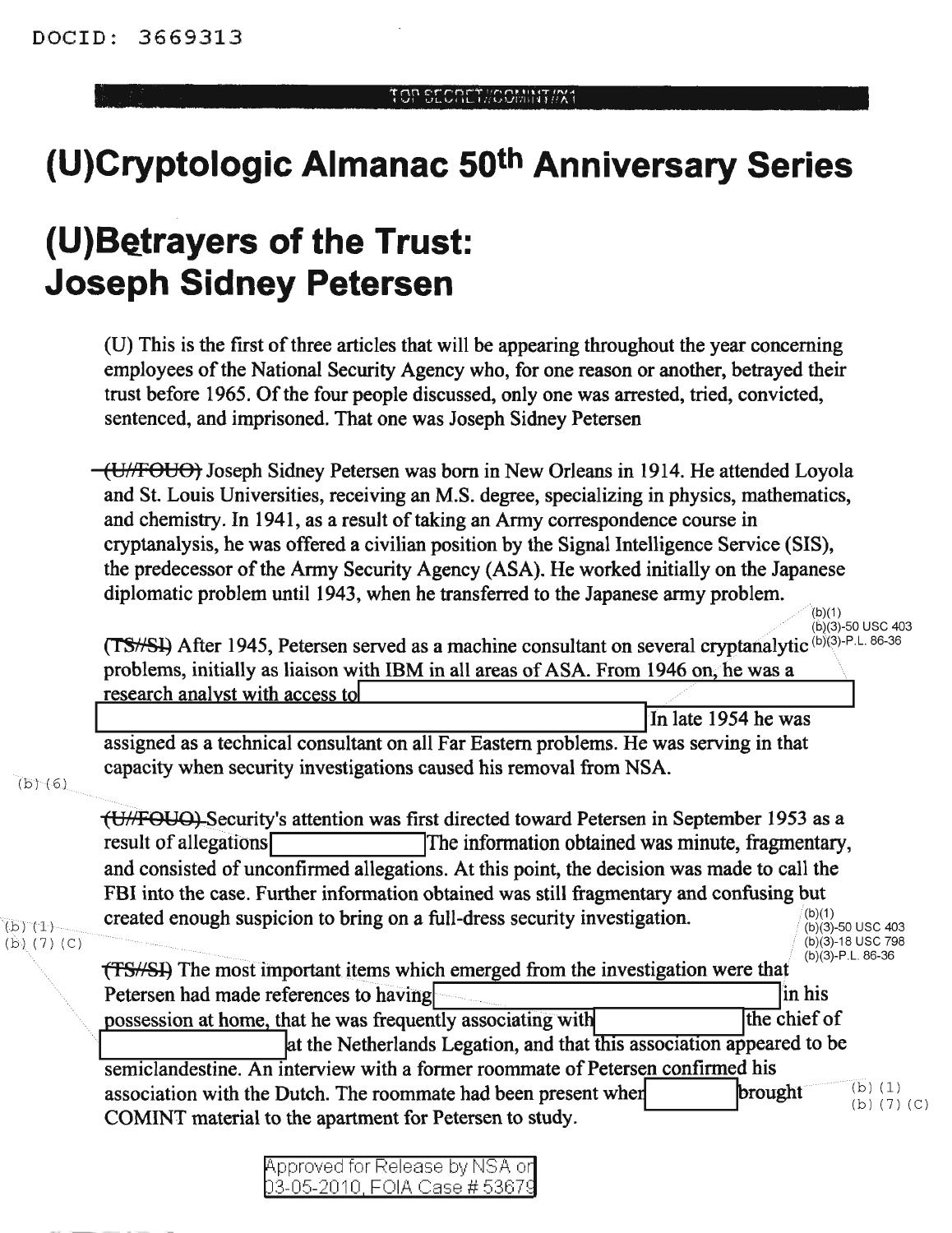. (b) (1) (b) (7) (C) **1C/SIFF** Petersen's relationship with the Dutch began with the assignment of Colonel Jacobus Verkuyl to the Signal Security Agency in 1942. Colonel Verkuyl was a member of the Dutch COMINT organization and, until Batavia (in what is today Indonesia) fell to the Japanese in 1942, had been in charge of the Netherlands COMINT group there. He had been evacuated to Australia and then to the U.S. He was assigned very limited duties with SSA, but at one point was Petersen's supervisor. During the next two years, they became friends. Verkuyl returned to the Netherlands at war's end and was given the job of reestablishing the Dutch COMINT organization.

 $(E/SE)$  According to Petersen, before Verkuyl left, he introduced Petersen to one Giaccomo Stuydt, **a** las chief of the **last the** lat the Netherlands Legation. A letter exchange was established through Stuydt in which Verkuyl told Petersen about his problems in building up the Dutch COMINT organization. Petersen provided ideas and suggestions and later furnished information, through Stuydt, putting Verkuyl on the right track in his efforts to break certain systems. After Stuydt returned to the Netherlands in 1947, Verkuyl came to the U.S. on UN business and gave Petersen photostats of Dutch intercept and introduced Petersen to las his new contact. He also formally offered Petersen a job in the Netherlands organization which Petersen said he rejected.

(TS/SI) Meetings between and land Peterson were arranged by telephone and took place usually in a restaurant or automobile. Their frequency varied/from twice a week to once in several weeks. Although Verkuyl passed some information to Petersen, most of the

flow was in the other direction. Petersen forwarded<br> $\frac{1}{2}$  involved in problems of interest to the Dutch COMINT organization.

(b)(1)  $(b)(3)-P.L.86-36$ 

> \:'fSN~I) On 30 September 1954, the FBI, with Petersen's written consent, searched his residence. Among the items found were letters from Verkuyl and his successor, Spanyaard,<br>requesting information on<br>thanking Petersen for information he had provided on There were

| thanking Petersen for information he had provided on        | There were                          |  |
|-------------------------------------------------------------|-------------------------------------|--|
| classified U.S. documents found, including a photocopy of a |                                     |  |
| codebook                                                    | encode tables dated October 1952; a |  |
| 1951 report on the routing of North Korear                  | a writeout giving                   |  |
|                                                             |                                     |  |

pre-1950; two pages of notes on dated early 1948; and a 1952 interim report titled  $\frac{1}{2}$  . Study Report."/All of this material was classified TOP SECRET CODEWORD, and Petersen admitted to passing all of it to Verkuyl and Spanyaard through lit appears that his motivation was assisting the Dutch COMINT organization because he regarded the Dutch as friends of the U.S. who deserved such help. The fact that such exchange had never been approved by the United States government apparently was immaterial to him.  $(b)(1)$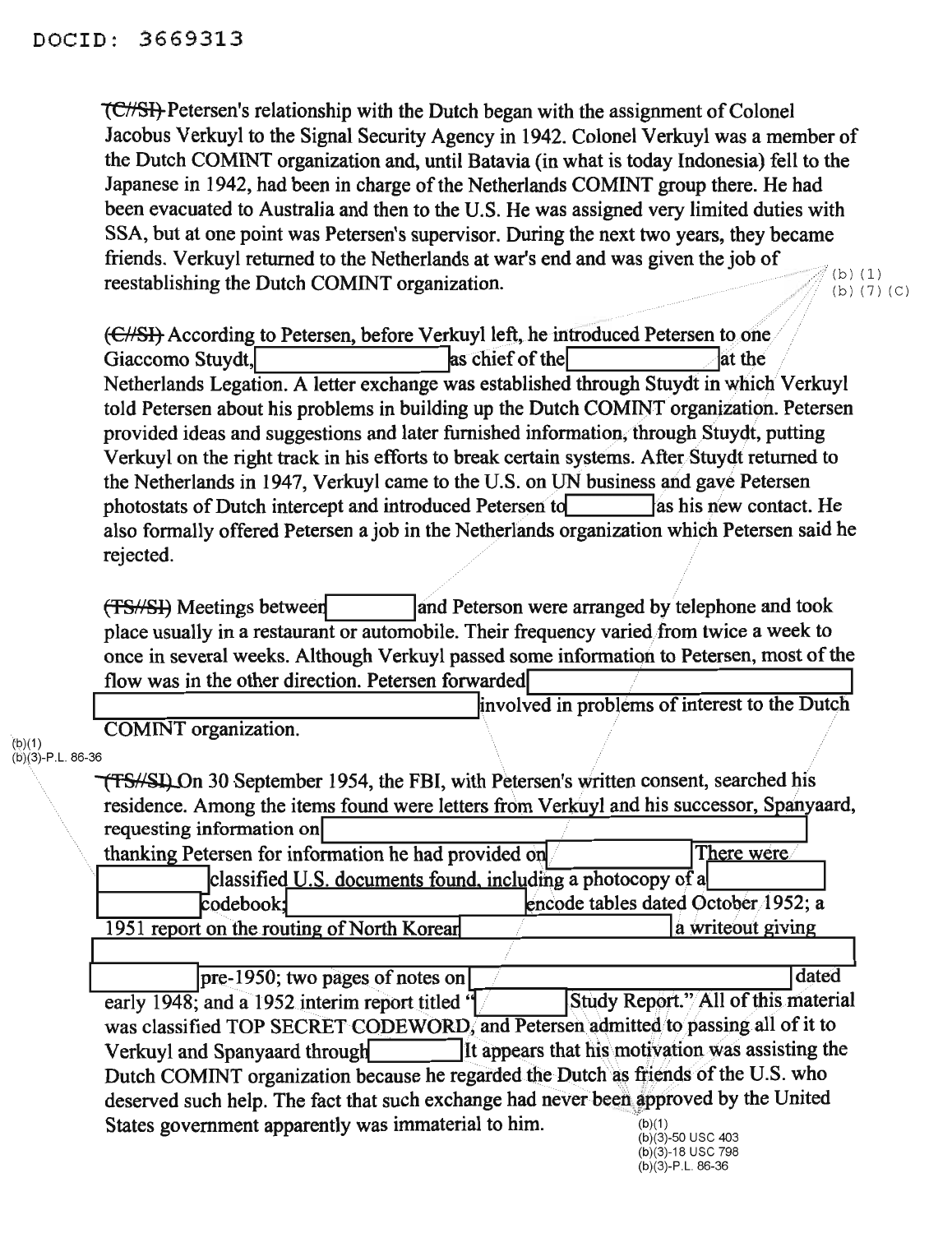**(TS/SI)** Based on Petersen's statements and the documentary evidence, it was concluded that he had provided the Dutch with

> (b)(1)  $(b)(3)-50$  USC 403 (b)(3)-18 USC 798<br><del>(b)(3)-P.L</del>. 86-36

(D) There were now two questions: "How much damage did he do?" and "What do we do about it?" As to the first question -- probably very little. The Netherlands would have had no reason to release this information to the other countries, and this major breach of security did not affect NSA's work. As to the second:

(D) Petersen had already been tenninated under Civil Service procedures, but it was felt that the offense was so flagrant that the matter could not be left at that. Doing so would set a bad example in the future and -- a major point -- Petersen had a wealth of knowledge that could do the U.S. further harm if he passed it on elsewhere. On the other hand, taking the case to court would risk revealing material that could further damage the security of the U.S. COMINT mission. This required a decision at the level of the National Security Council. The Council agreed that the best interests of the United States required that the case be prosecuted and the risk be taken. As a result of this decision, the FBI formally arrested Petersen on 9 October 1954.

(U) The case was presented to the grand jury on 18, 19, and 20 October. The grand jury returned a three-count indictment; Petersen was arraigned in the Northern District of Virginia and pleaded not guilty to all charges. As a result of a plea bargain, however, before the case came to trial, two of the charges were dropped and Petersen pleaded guilty to a charge of "knowingly and wilfully using in a manner prejudicial to the safety and interest of the United States classified information concerning communications intelligence activities of the United States and foreign governments." As a result of this plea bargain, the prosecution was relieved of the necessity of producing classified documents in open court.

(U) A hearing before the court was still necessary to determine the degree and extent of guilt for the purpose of establishing the appropriate sentence. The bulk of the classified information which had to be discussed was revealed only in the judge's chambers. In the presence of the attorneys for both sides, the defendant, and the expert witnesses for the prosecution, the judge heard the evidence and the rebuttal by the defense. On 5 January 1955, the judge sentenced Petersen to a term of seven years in the federal penitentiary at Springfield, Missouri. He was paroled in 1959, after serving four years of his sentence.

[(UIIFOUO~ David P. Mowry, Center for Cryptologic History, 972-2893s, dpmowry@nsa]

.\_------\_.-